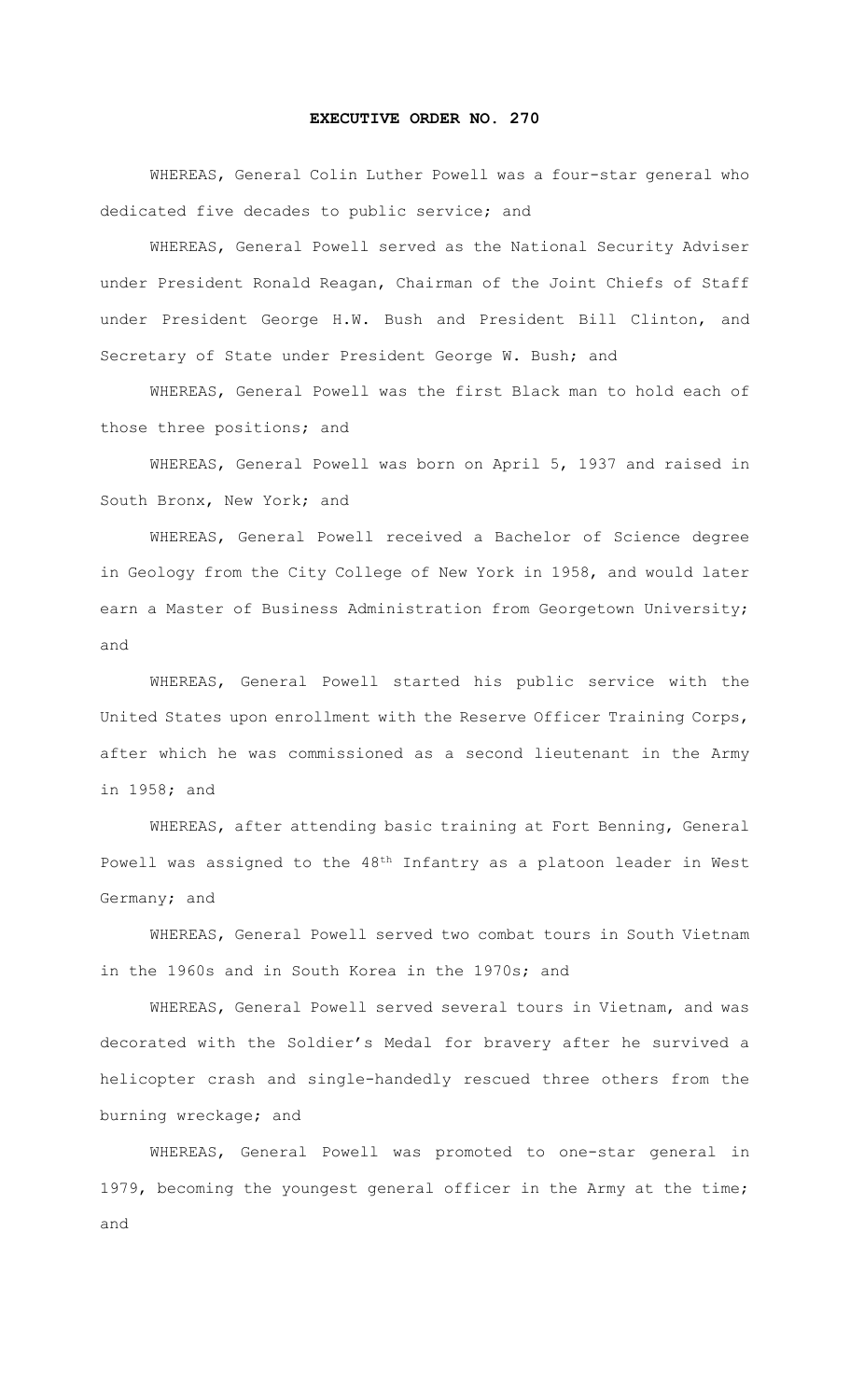WHEREAS, in 1986, General Powell became President Reagan's Deputy National Security Advisor, and then became the President's National Security Advisor in November 1987; and

WHEREAS, in April 1989, General Powell was promoted to fourstar general under President George H.W. Bush, and later that year, was selected as the youngest officer to become Chairman of the Joint Chiefs of Staff at age 52; and

WHEREAS, in 1997 General Powell founded America's Promise, the nation's largest cross-sector alliance of nonprofit, community organizations, businesses, and government organization dedicated to improving the lives of young people; and

WHEREAS, that same year, General Powell established the Colin L. Powell Center for Leadership and Service to prepare new generations of publicly engaged leaders from populations previously underrepresented in public service, focusing on community and economic development, education, health care, environmental concerns, international development, and global security issues; and

WHEREAS, General Powell was appointed Secretary of State in 2001 by President George W. Bush, and was unanimously confirmed by the United States Senate; and

WHEREAS, General Powell served as Secretary of State for four years, leading America's diplomatic efforts in the aftermath of the September 11 attacks and military efforts in both Afghanistan and Iraq; and

WHEREAS, General Powell was a highly respected and decorated soldier and citizen, having received the Congressional Gold Medal, President's Citizens Medal, Bronze Star, two Purple Hearts, and two Presidential Medals of Freedom; and

WHEREAS, on October 18, 2021, General Powell succumbed to complications of Coronavirus disease 2019 (COVID-19); and

2